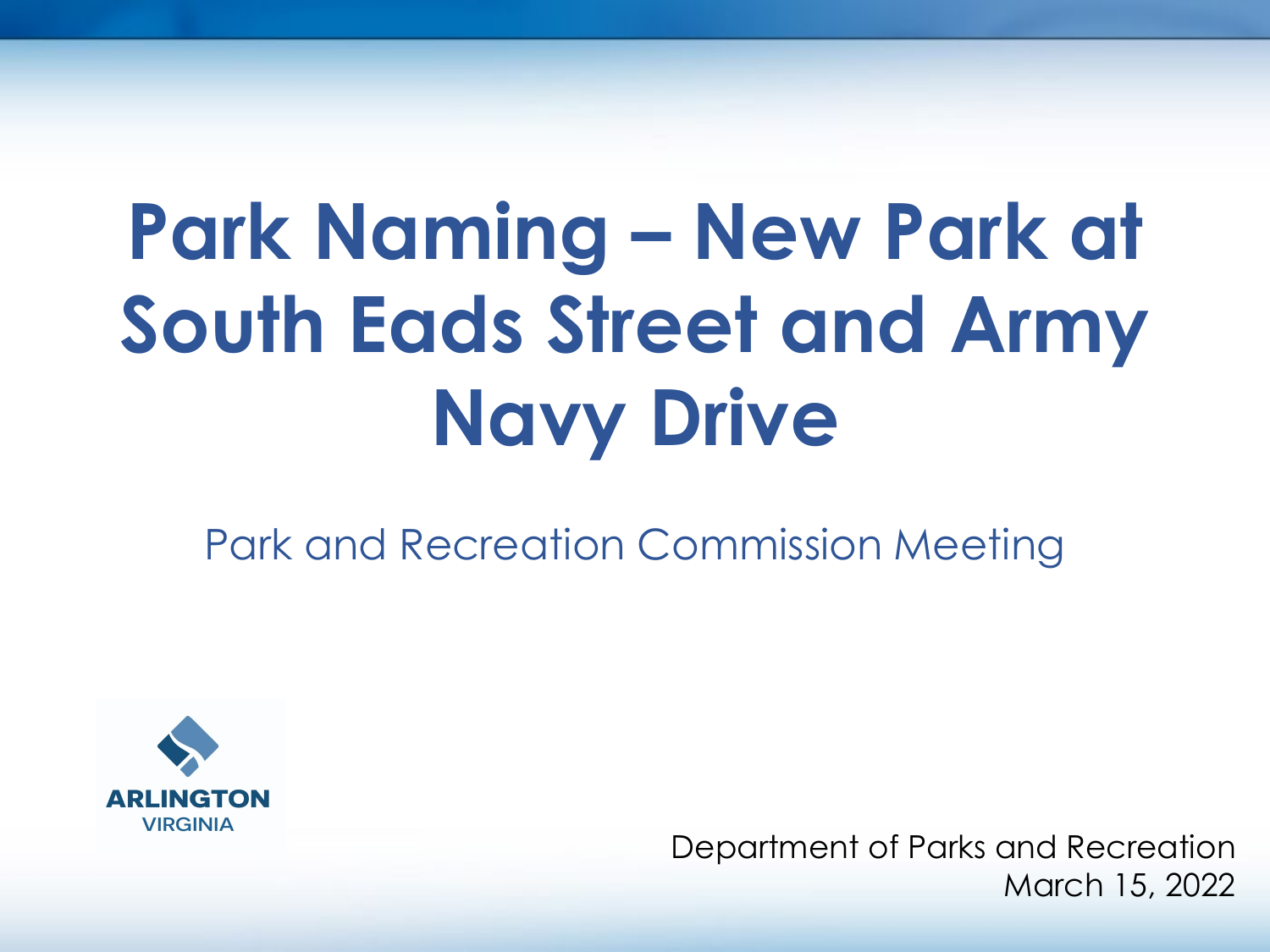### **Project Location**



Figure 1 - Aerial View of "teardrop parcels"

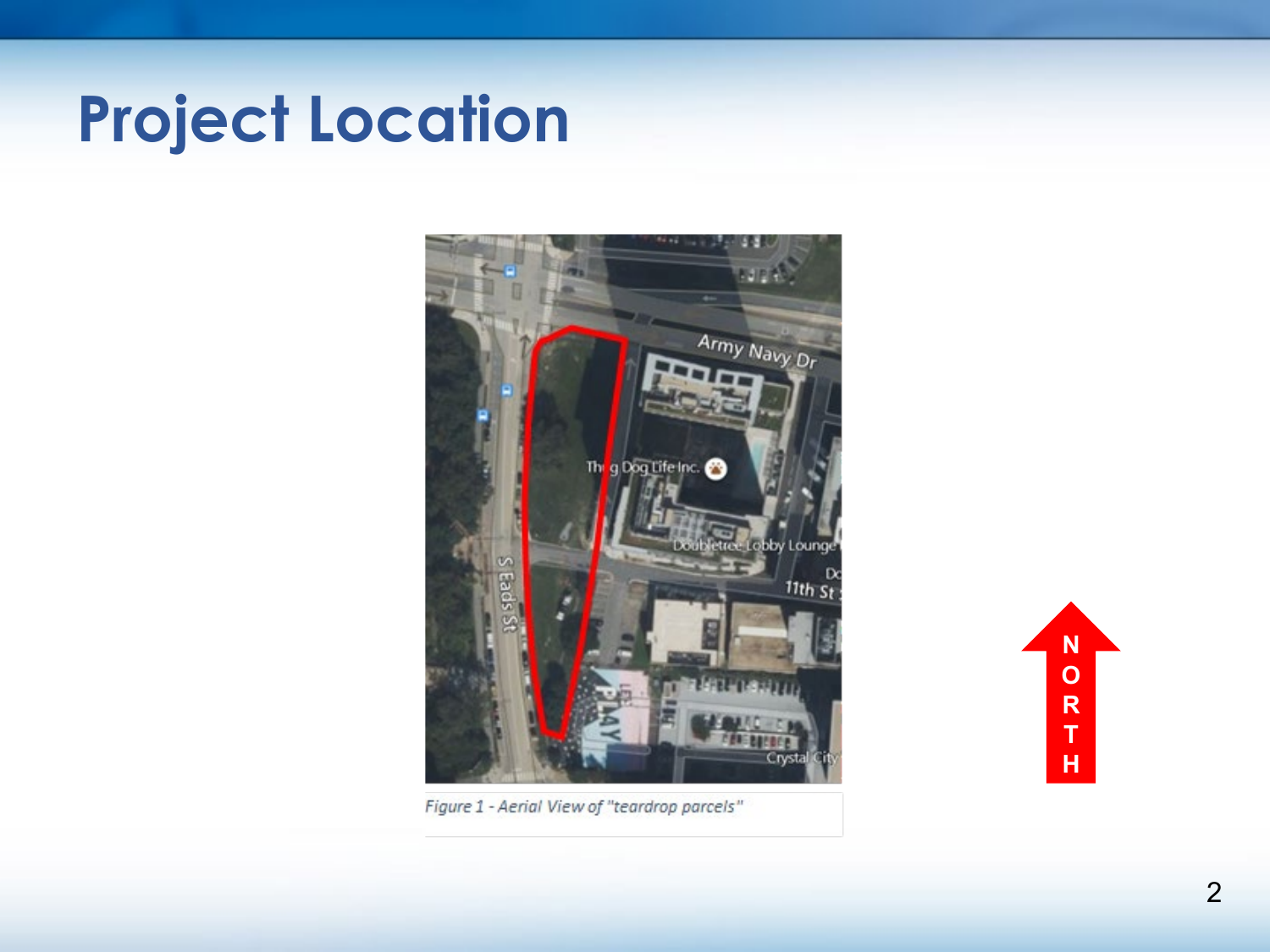### **Park Master Plan Process**

• In June 2021, The County Board approved the Park Master Plan for New Park at South Eads and Army Navy Drive

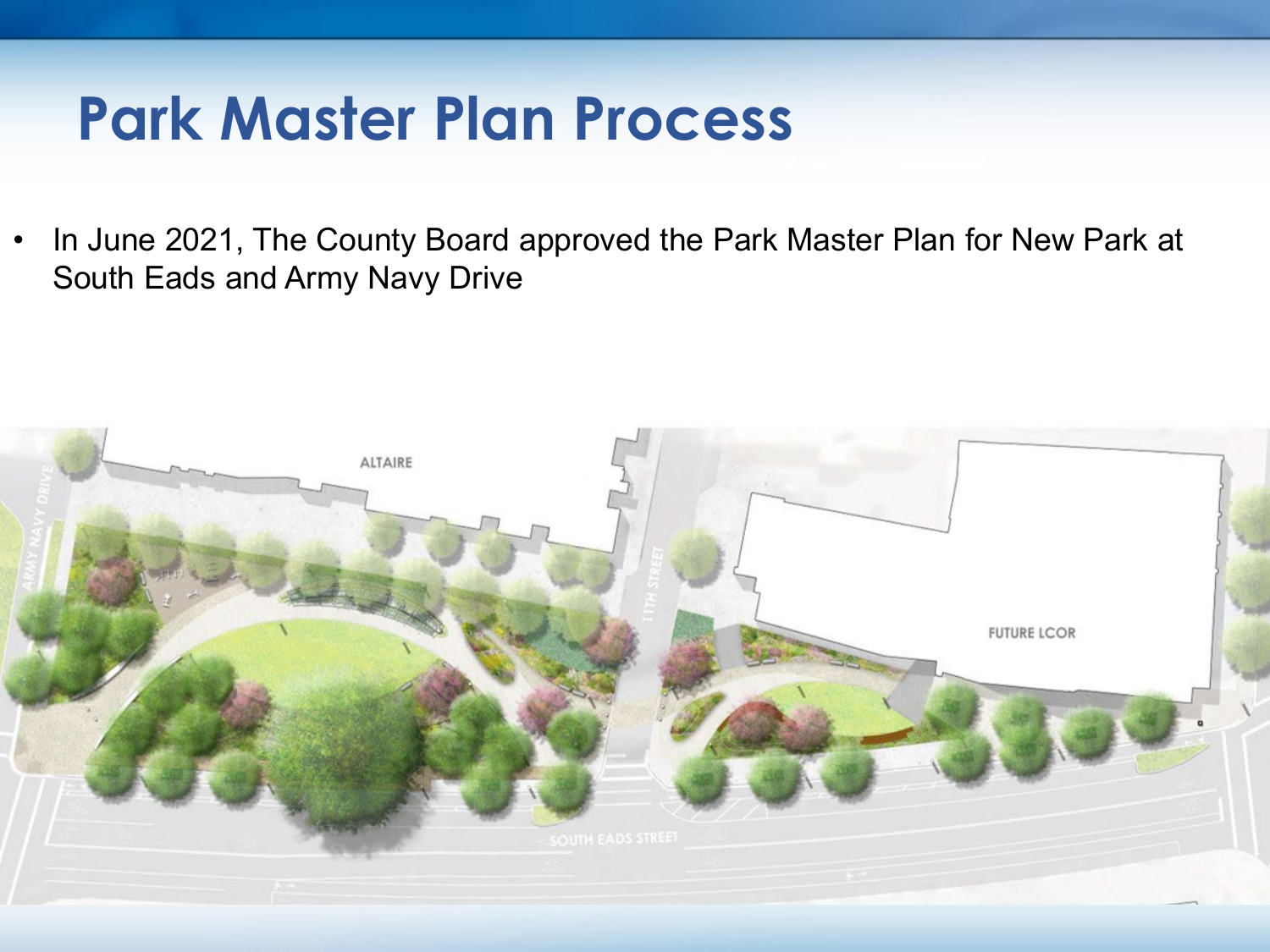### **Arlington County Policy for Naming and Renaming County Facilities and Parks**

**I. Criteria for Naming County Facilities:** 

County facilities, including buildings and parks, shall generally be named according to the **geographical, historical, or ecological relationships** in which the site is located.

### **Park Master Plan Proposed Park Names**

- Teardrop Park (Historical and Geographical)
- Canal Park (Historical and Ecological)
- Pentagon Park (Geographical)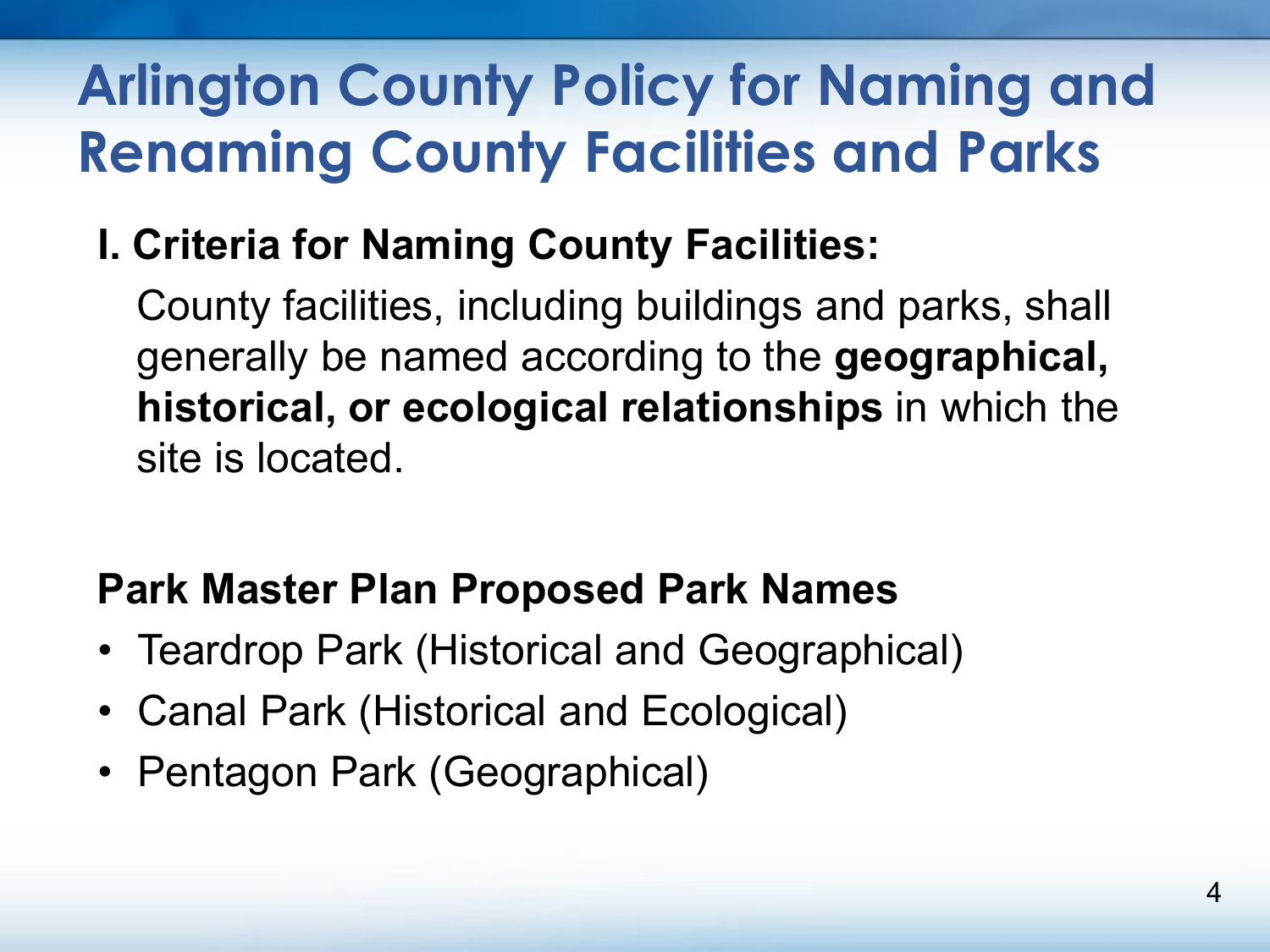### **Arlington County Policy for Naming and Renaming County Facilities and Parks**

#### **III. Process for Naming County Facilities:**

- A) The Park and Recreation Commission shall make recommendations to the County Board concerning the naming or renaming of parks, recreation, conservation, and public open space areas and related facilities. **The Commission will seek comment from the following organizations when considering a facility naming or renaming request: Historical Affairs and Landmark Review Board, Neighborhood Conservation Advisory Committee and the appropriate neighborhood civic association(s).**
- Adjacent civic associations Crystal City Civic Association